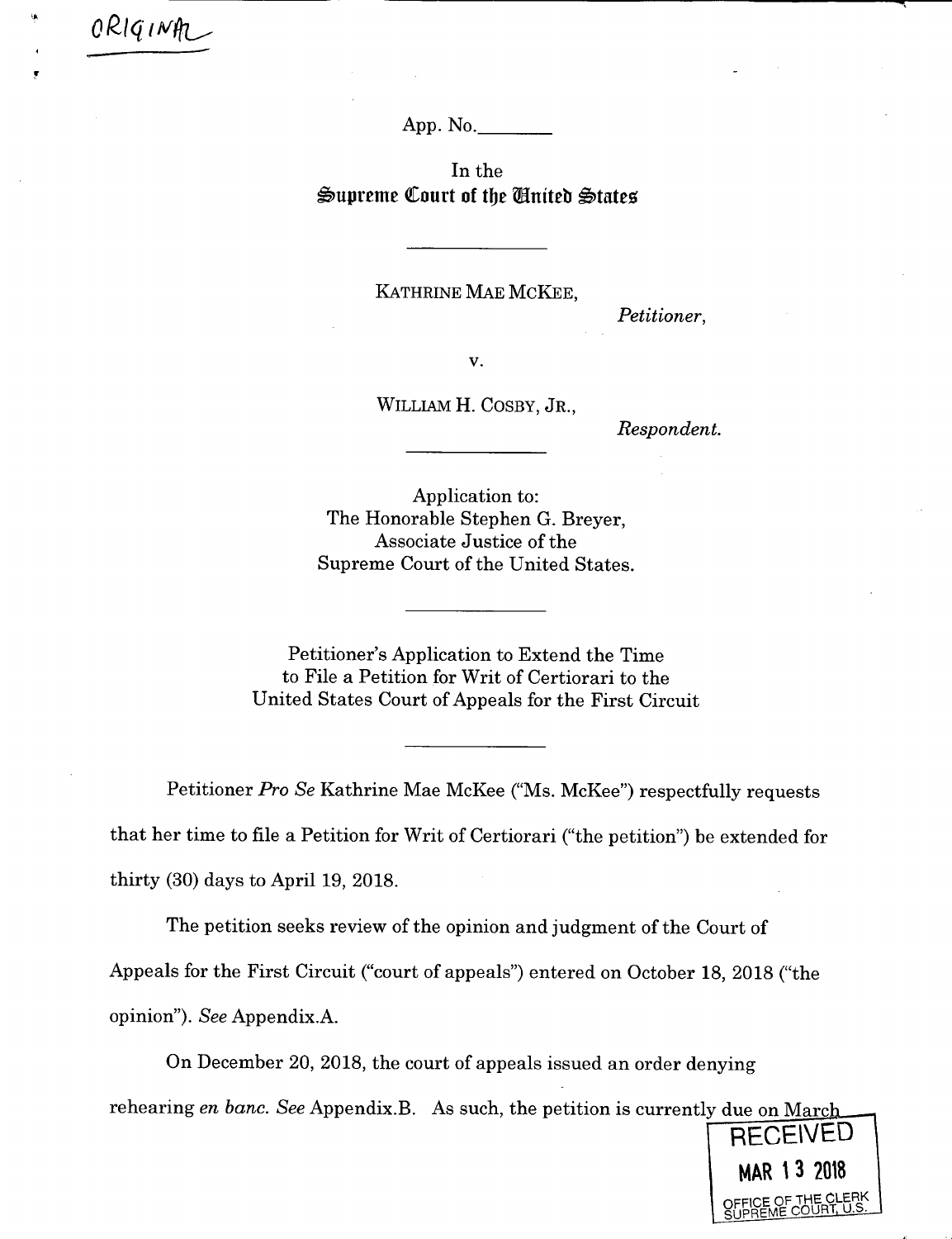20, 2018. *See* Rule 13(3). This *court* has jurisdiction under 28 U.S.C. § 1254(1).

**•1** 

## **Issues Presented**

The opinion affects every person in the United States who speaks out about sexual misconduct, including the *#metoo* movement, and the *#timesup* movement.

First, the opinion holds that any person who speaks out in public about sexual misconduct becomes a "public figure" as a matter of law, which effectively denies that person the ability to bring a defamation lawsuit to protect his or her reputation from destruction at the hands of his or her abuser.

Second, the opinion denies substantive due process under the Fifth Amendment to victims of sexual misconduct because it denies their rights under state law to pursue a tort suit under a theory of defamation by innuendo, which is the use of true statements to create a defamatory effect.

# **Nature of the Case**

On December 22, 2014, Ms. McKee alleged in an interview with the *New York Daily News* that well-known actor and comedian Bill Cosby ("Cosby") (sued herein as "William H. Cosby, Jr.") raped Ms. McKee in a hotel room in Detroit, MI, in 1974. In retaliation, Cosby instructed his attorney Martin Singer, Esq., to write a 6-page letter ("the Singer Letter") to the *New York Daily News.* 

The Singer Letter states, or implies by innuendo, that McKee is a liar, an unchaste woman, and has a "criminal background". All of which are false and defamatory. The Singer Letter makes objective statements of fact about McKee which are provably false, and further uses defamation by innuendo to

 $\overline{2}$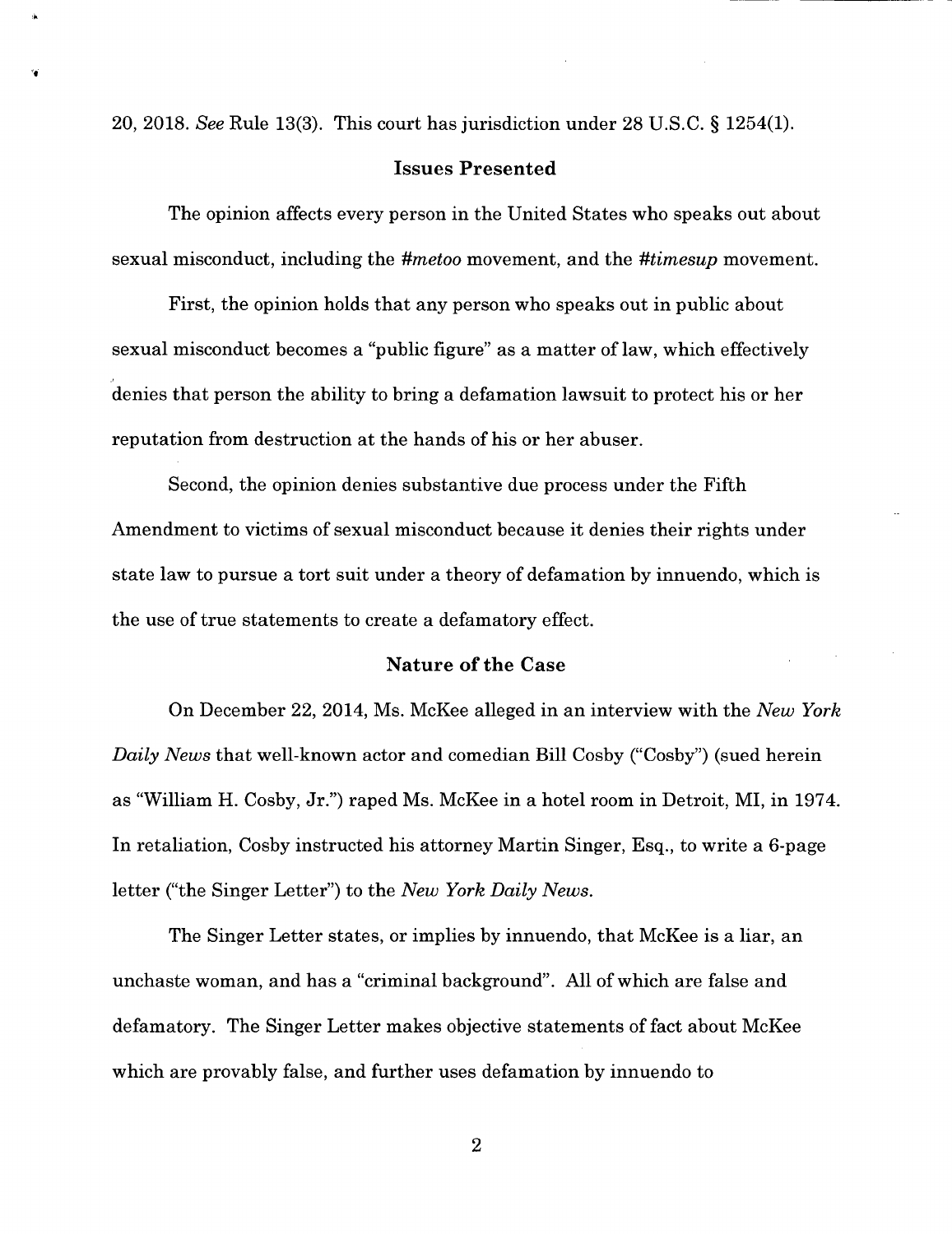mischaracterize true statements for defamatory effect. The Singer Letter creates an effect upon the mind of the reader that is different from what the pleaded truth would have produced.

ł,

Ms. McKee alleged that Singer published the false and defamatory factual statements with constitutional "actual malice" (knowing falsity or reckless disregard for falsity), and with common law "actual malice" (ill will, spite and malevolence), because ultimately Cosby knows that McKee is not lying about the rape.

The opinion of the court of appeals held that the Singer Letter defames McKee. The opinion further found that the purpose of the Singer Letter is to undermine the credibility of McKee's rape allegation.

However, the opinion erred when it found that the defamatory statements in the Singer Letter were "immunized" from defamation liability because Singer disclosed "hyperlinks", which revealed the sources of his factual statements.

The opinion further erred in finding that McKee is a "limited purpose public figure", because she spoke out in public about Cosby raping her.

#### **Rulings Below**

Ms. McKee filed a tort lawsuit seeking damages for defamation in the district court based on total diversity jurisdiction, which was dismissed on a Rule 12(b)(6) motion by Cosby. McKee appealed to the court of appeals, which affirmed the dismissal in the district court. App.A. McKee petitioned the court of appeals for a rehearing *en banc,* but said petition was denied. App.B.

**3**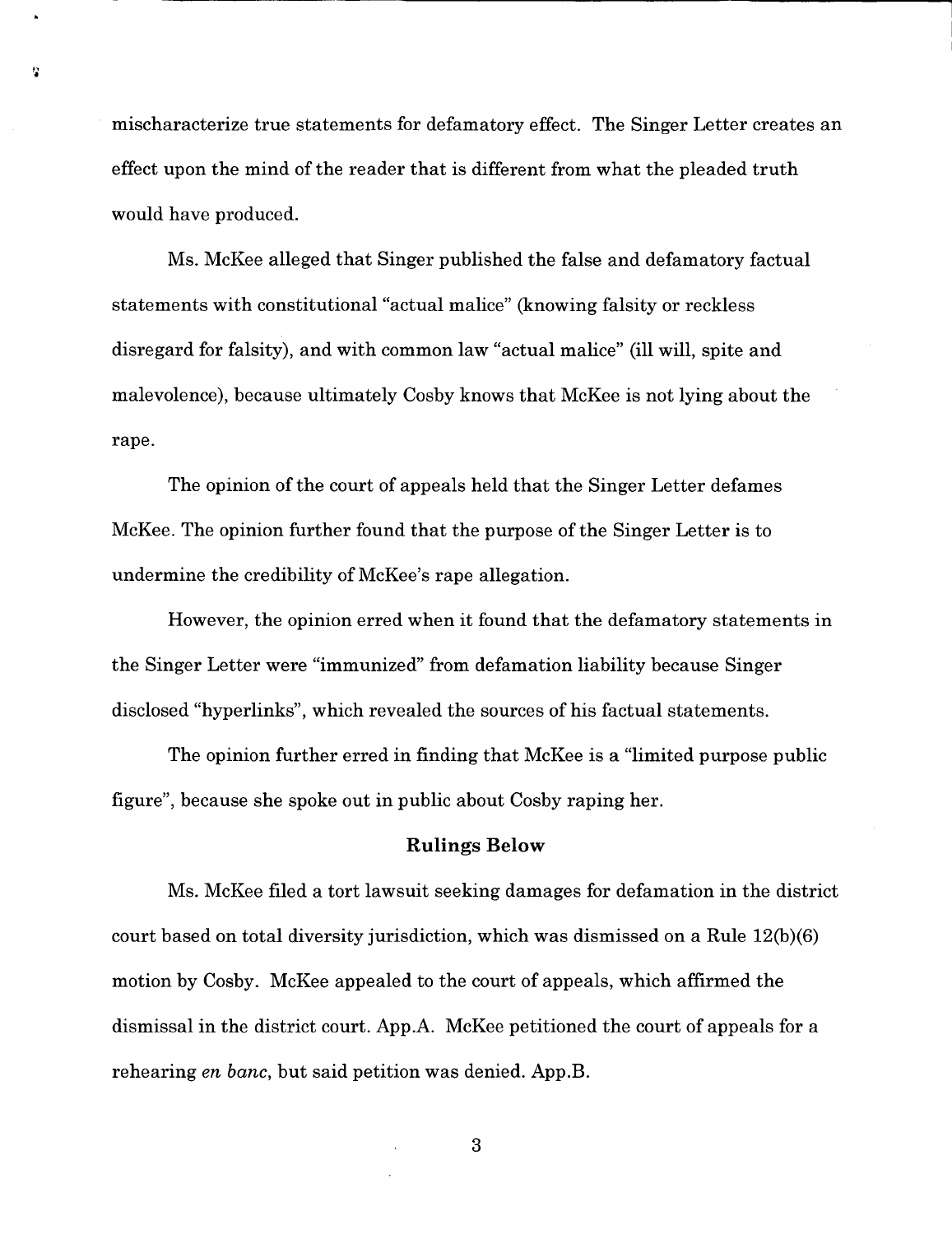### **McKee Has Good Cause for the Extension**

**A** brief extension of time of thirty (30) days is warranted here because the decision to file the petition is a serious and weighty one. Ms. McKee needed time to consult with her attorney, and her friends and family, and then to carefully consider the risks vs. rewards of pursuing her case to the U.S. Supreme Court, and the considerable expenditure of funds required to file the petition.

Ms. McKee's case is uniquely important and complex, and it affects the rights of all victims of sexual misconduct to speak out in public without fear of having their reputations and careers destroyed by their abusers. After careful thought, Ms. McKee made a final decision to pursue the petition.

Although this application is made *pro Se,* this case requires an experienced attorney to prepare the petition, and Ms. Mckee is still finalizing the decision of which counsel to retain. As such, appellate counsel will need a short extension of time to prepare the petition and appendix, and to have them printed. A thirty (30) day extension will be sufficient time to complete and file the petition.

No meaningful prejudice will accrue to the respondent, as thirty (30) days is not a significant delay to this proceeding.

#### **Conclusion**

Ń

For the foregoing reasons, applicant-movant-petitioner *pro se* Kathrine Mae McKee respectfully requests an extension of time to file her petition for writ of certiorari for thirty (30) days to and including **April 19, 2018.** 

4